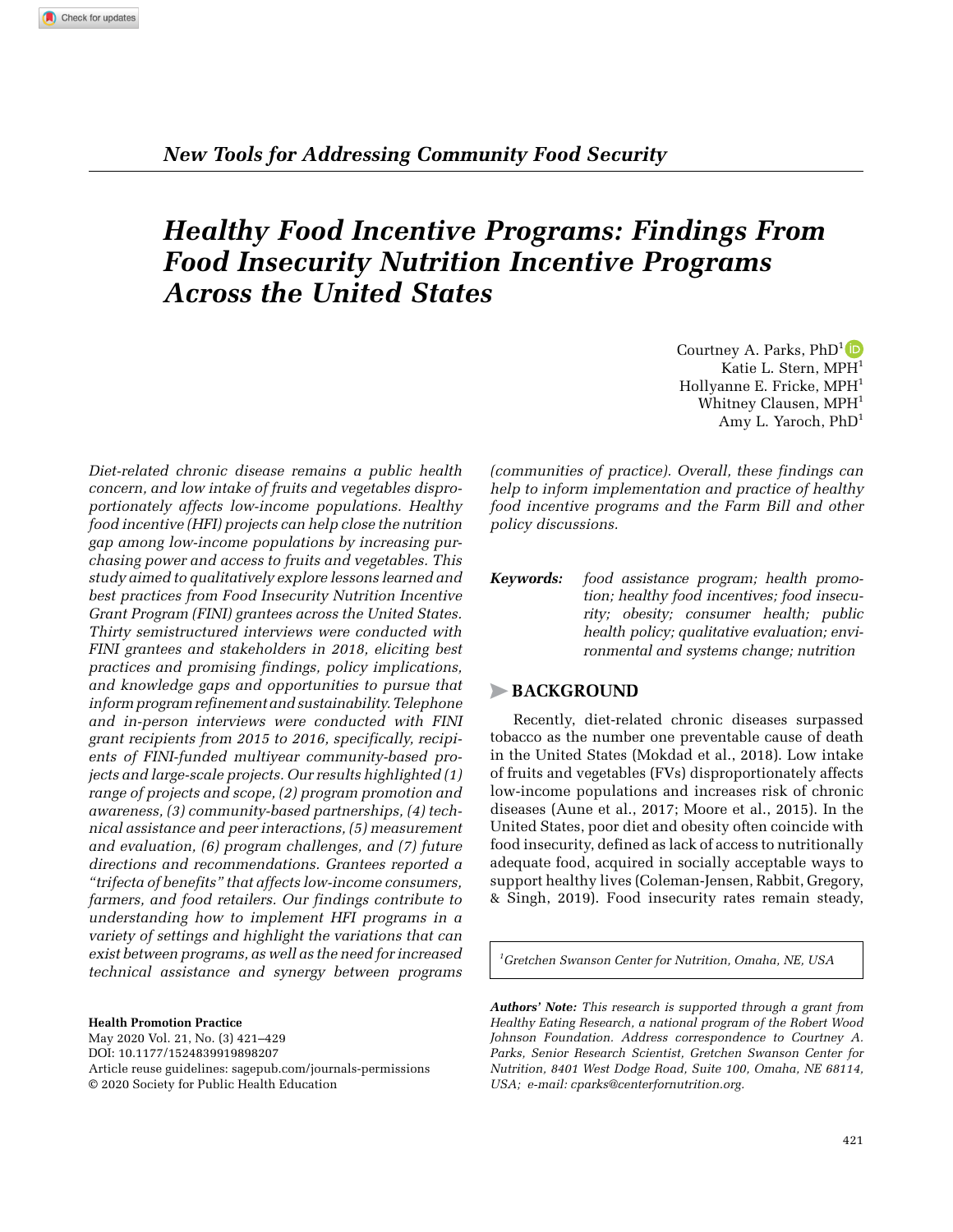with 11.1% of U.S. households in 2018 being classified as food insecure (Coleman-Jensen et al., 2019). The Supplemental Nutrition Assistance Program (SNAP) provides low-income families (12% of Americans) with funds for purchasing food (U.S. Department of Agriculture [USDA], 2018). SNAP has been linked with reducing food insecurity (Gundersen & Ziliak, 2015), yet lower dietary quality among SNAP participants demands policy and programmatic efforts to encourage healthier diets (Leung et al., 2012).

Healthy food incentive (HFI) projects can help close the nutrition gap among low-income populations by increasing purchasing power and access to FVs. HFI projects have demonstrated increased purchasing of incentivized FVs and improved dietary quality (An, 2013; Olsho, Klerman, Wilde, & Bartlett, 2016). Consequently, the USDA invested more than \$47 million in 2015-2016 in the Food Insecurity Nutrition Incentive (FINI) Grant Program (USDA, 2017). FINI's goal is to increase FV purchasing and consumption among SNAP participants by providing incentives at the point of purchase (USDA, 2017). The social-ecological model appropriately guides this research since it considers the complex interplay between the individual level (e.g., changes in shopping and dietary patterns for consumers), interpersonal level (e.g., awareness of incentive programs among communities), organizational level (e.g., impact of incentive programs for farmers markets, producers, and retailers), community level (e.g., access to sites that offer HFIs such as retailers and farmers markets), and societal/public policy level (e.g., Farm Bill policy; Golden & Earp, 2012; Young, 2013).

Findings of individual HFI projects have mainly described impacts on FV purchasing and consumption (Dimitri, Oberholtzer, Zive, & Sandolo, 2015; Savoie-Roskos, Durward, Jeweks, & LeBlanc, 2016; Young, 2013). Studies have also utilized transaction data to characterize spending on eligible FVs (Polacsek et al., 2018; Steele-Adjognon & Weatherspoon, 2017) and make comparisons between incentive and nonincentive sites (Baronberg, Dunn, Nonas, Dannefer, & Sacks, 2013; Cohen et al., 2018). FINI projects have also been described through receipt analysis at farmers market, including outcomes such as transactions, sales, program participant characteristics, and the combined beneficial impact of incentives and restrictions on FV purchases (Freedman, Mattison-Faye, Alia, Guest, & Hébert, 2014; French et al., 2017). Overall, these previous studies were pilots that were conducted before the FINI funding mechanisms were available, and provided evidence that supported garnering FINI grants in some of these locations. However, no studies have comprehensively examined findings across FINI grantees to capture in-depth information to inform future HFI programs.

# >**Purpose**

The purpose of the current study is to report lessons learned and best practices from FINI grantees across the United States to inform implementation and practice of HFI programs and policy discussion.

# >**Method**

#### *Participant Recruitment*

Qualitative data were collected on HFI programs across the United States—specifically from 2015 to 2016 recipients of FINI-funded multiyear community-based projects and large-scale projects. In 2018, 22 interviews across 19 grantee organizations were conducted (selected for project size, geography, etc.). In terms of regions represented, interviewees included 22% from the Northeast, 17% from the South, 13% from the Midwest, and 48% from the West. Grant year was about half in 2015 (42%) and half in 2016 (58%), while large-scale projects comprised 47% of interviewees and 53% were communitybased projects. Additionally, eight interviews with FINI stakeholders were conducted to better understand policy implications. Stakeholders were identified by the research team using a snowball sampling method and included representation across policy advocates, academicians, federal employees, and technical assistance (TA) providers. Interviews were conducted by telephone and in-person when possible (e.g., when interviewees and authors coincided at meetings).

#### *Semistructured Interviews*

The semistructured interview guide was developed by the authors and explored the following topics: (1) best practices and promising findings, (2) policy implications, and (3) knowledge gaps and opportunities. Interviews were conducted by three trained researchers by phone interviews, mostly one-on-one, but some with multiple interviewees from a single FINI project. The interviews were iterative, probes and questions were tailored to each interview, and the guide was modified as appropriate throughout the interview process. This study was approved by the University of Nebraska Medical Center Institutional Review Board. Verbal consent was obtained from all interviewees.

#### *Data Analysis*

All 38 interviewees (across 30 interviews) provided verbal consent to participate and be audio-recorded;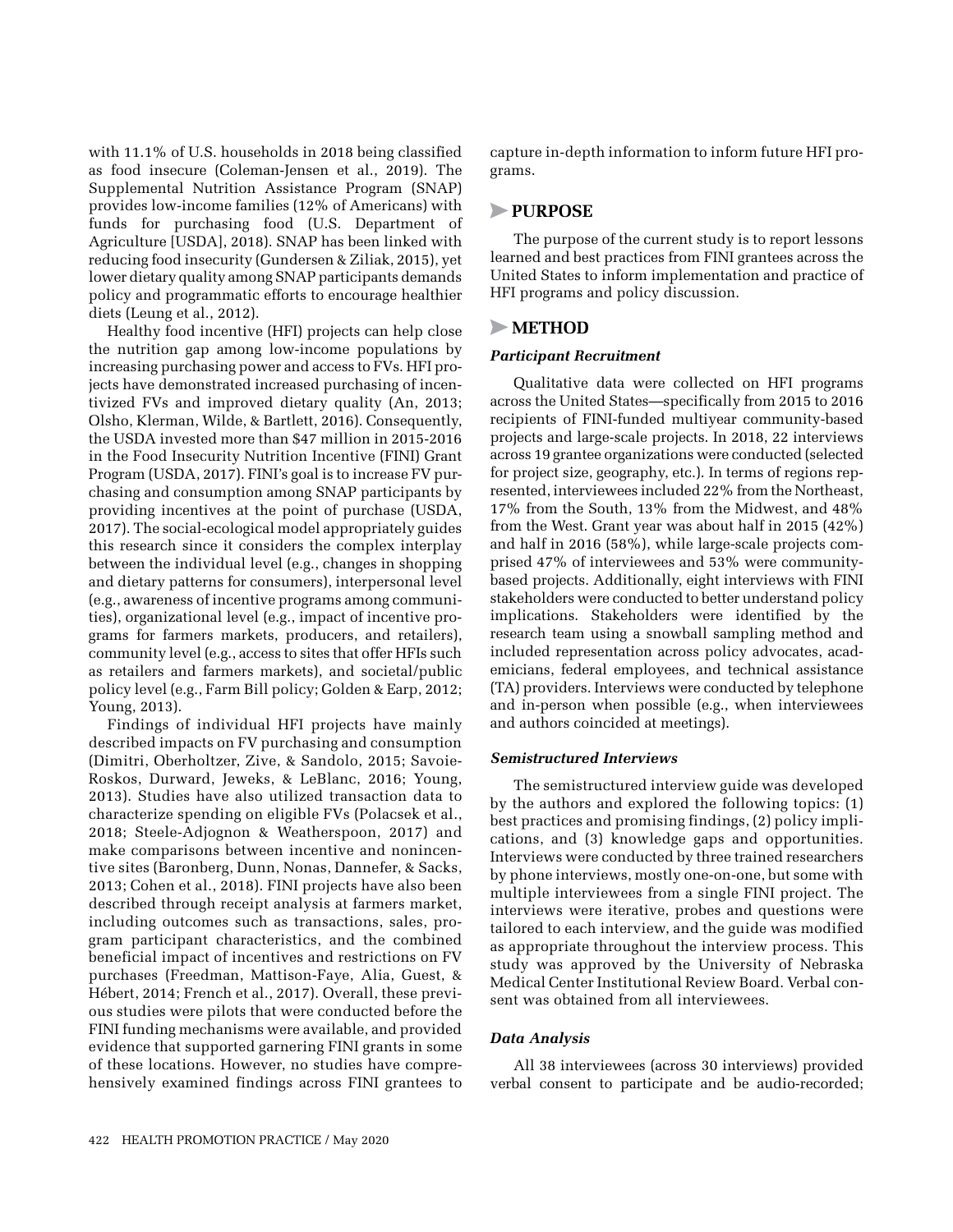

**Figure 1 Themes and Subthemes From FINI Project Interviews** NOTE: FINI = Food Insecurity Nutrition Incentive; SNAP = Supplemental Nutrition Assistance Program; POS = point-of-sale.

interviews were transcribed verbatim. Thematic content analysis (Patton, 2002) was used within NVivo qualitative software (QSR International, 2018). An initial code list was developed with input from all authors, and several transcripts were coded by multiple coders to establish reliability between coders and reach consensus on disagreements. Next, each transcript was coded for meaning units by one of four authors. Emergent themes were identified through frequency of coding within similar contexts and across interviews. Our thematic content analysis was driven by a priori theoretical understanding of HFI programs and the design of the semistructured interview guide. Thus, themes were common across most interviews, given the structure of the guide and the interest in specific program characteristics. Finally, results were validated by having external experts review reported findings to ensure themes were adequately captured.

# >**Results**

FINI grantee organizations interviewed included small, grassroots nonprofits; governmental agencies; food access organizations; and policy advocacy organizations. Stakeholder interviewees spanned across policy advocates, academicians, federal agencies, and TA providers. Themes derived from the data included (1) range of projects and scope, (2) program promotion and awareness, (3) community-based partnerships, (4) TA and peer interactions, (5) measurement and evaluation, (6) program challenges, and (7) future directions and recommendations (Figure 1).

#### *Range of Projects and Scope*

Diversity in project implementation included types of retail outlets, geographic focus, redemption methods, and incentive match amounts (Table 1). Some programs provided a dollar-for-dollar incentive match, commonly up to \$20 per visit; others provided incentives for purchases on the next visit, while others included an immediate incentive. Incentives also varied slightly in terms of what items could be purchased using the incentive: some only on locally grown FVs, some only on fresh FVs, and some included canned and frozen FVs without added sugars. Loyalty cards were used in grocery stores and could provide automatic discounts or be redeemed on subsequent visit(s). Program rules also specified which products were eligible for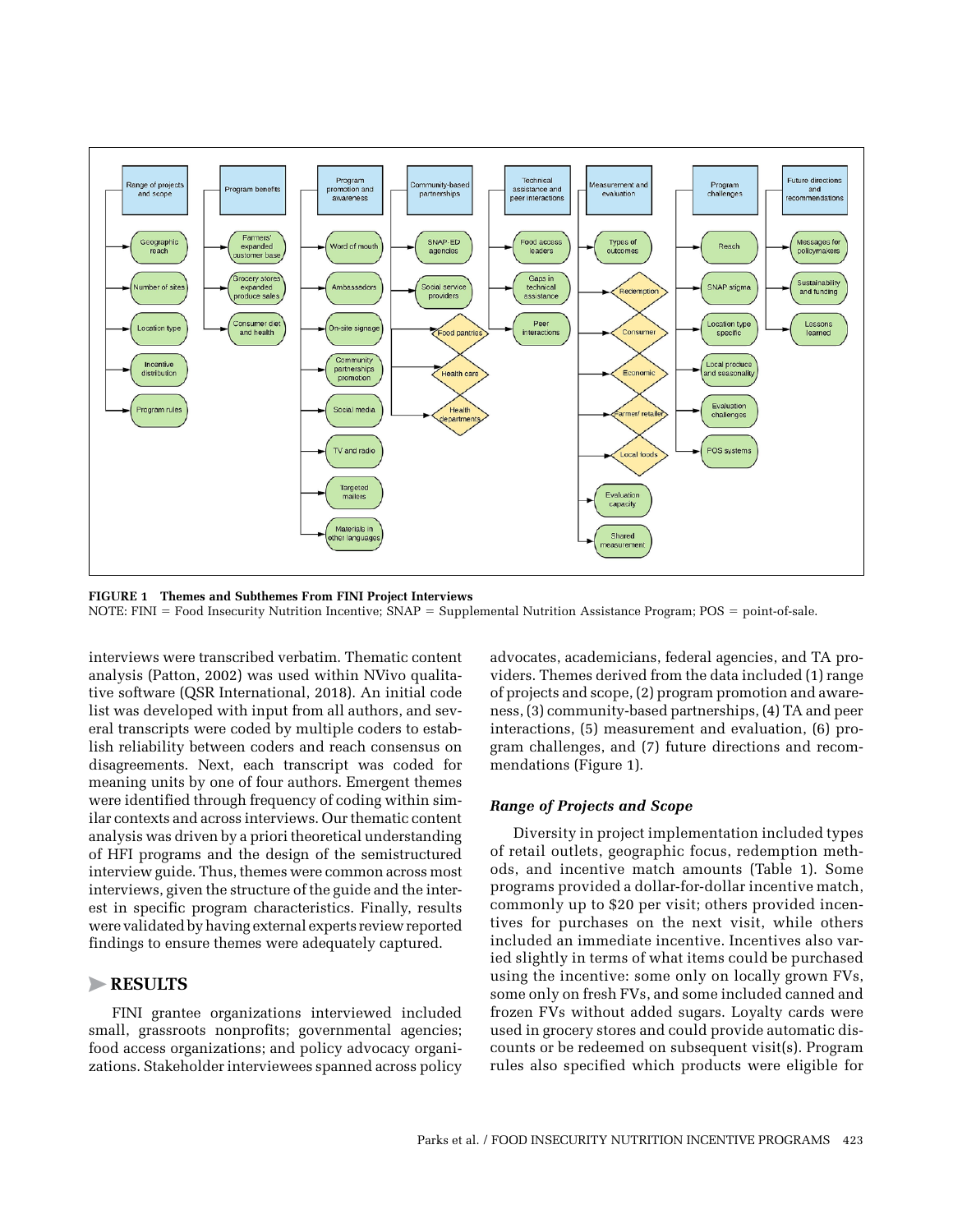| Program Characteristic    | Types of Variations                                                  |
|---------------------------|----------------------------------------------------------------------|
| Retail food outlet        | Farmers markets<br>$\bullet$                                         |
|                           | Grocery stores<br>٠                                                  |
|                           | Corner stores                                                        |
|                           | Food co-ops                                                          |
|                           | Farm stands                                                          |
|                           | Mobile markets<br>$\bullet$                                          |
|                           | Community-supported agriculture<br>٠                                 |
| Geographic focus          | City or town<br>٠                                                    |
|                           | Statewide<br>٠                                                       |
|                           | Regional<br>٠                                                        |
|                           | Multisite across the United States<br>٠                              |
| Methods for distribution  | Tokens<br>٠                                                          |
| and redemption            | Loyalty cards                                                        |
|                           | Paper coupons or vouchers                                            |
|                           | Automatic discounts                                                  |
|                           | Coupons printed on receipts                                          |
| Amount of incentive match | Dollar-for-dollar up to a certain amount (e.g., \$20 per visit)<br>٠ |
|                           | Matches at different ratios (e.g., 40%, 50%)<br>٠                    |

**Table 1 Program Characteristics and Types of Variations**

earning and redeeming incentives. Many programs allowed participants to earn incentives with the purchase of locally grown FVs and redeem incentives on any type of FV. One interviewee described the nuance of how their incentive program operates:

Double-Up is only for [locally] grown produce. Most produce sold at the farmers markets is inevitably local, but we do have some vendors that might bring in produce from elsewhere, and they're pretty clear on labeling which products are and are not eligible. (first column in Figure 1)

# *Program Benefits*

Interviewees emphasized the overwhelmingly positive impacts of FINI, typically describing the FINI program in terms of the potential for "a trifecta of benefits." Perceived strengths of FINI programs cut across three umbrella areas (second column in Figure 1).

1. *Farmers* experienced increased sales of FVs and expansion of their customer base. Money generated by FINI programs was often channeled back into the local economy, enhancing vitality of many communities. Several interviewees mentioned farmers were able to expand production as a direct result of increased SNAP and incentive dollars  $(n = 10)$ . One interviewee cited, "They're planting more rows of crops. They're increasing what they're bringing to market."

- 2. *Retailers* also saw boosted FV sales and were able to expand their offering of locally sourced FVs. This was important to store owners as was supporting local food systems and members in their communities. One interviewee described the benefit for local retailers, "I think beside the benefits for the local economy, small retailers like corner stores experience a major win for their business."
- 3. *Consumers* utilizing FINI incentives reported improvements in diet, food security, and perceived health. FINI allowed SNAP participants to stretch food dollars to include more FVs. Increased FV intake may have been spurred by FINI through exposure to new food outlets and trying new FVs. Many interviewees reported changes to recipients' diets, ability to afford FVs, and subsequent health outcomes, such as reducing chronic disease. Since consumers were not interviewed for this study, this information was reported by the FINI program leads that have conducted evaluations with consumers. One interviewee described feedback they received from participants, "I transitioned away from processed foods and toward fresh FVs as snacks." The experience of shopping at farmers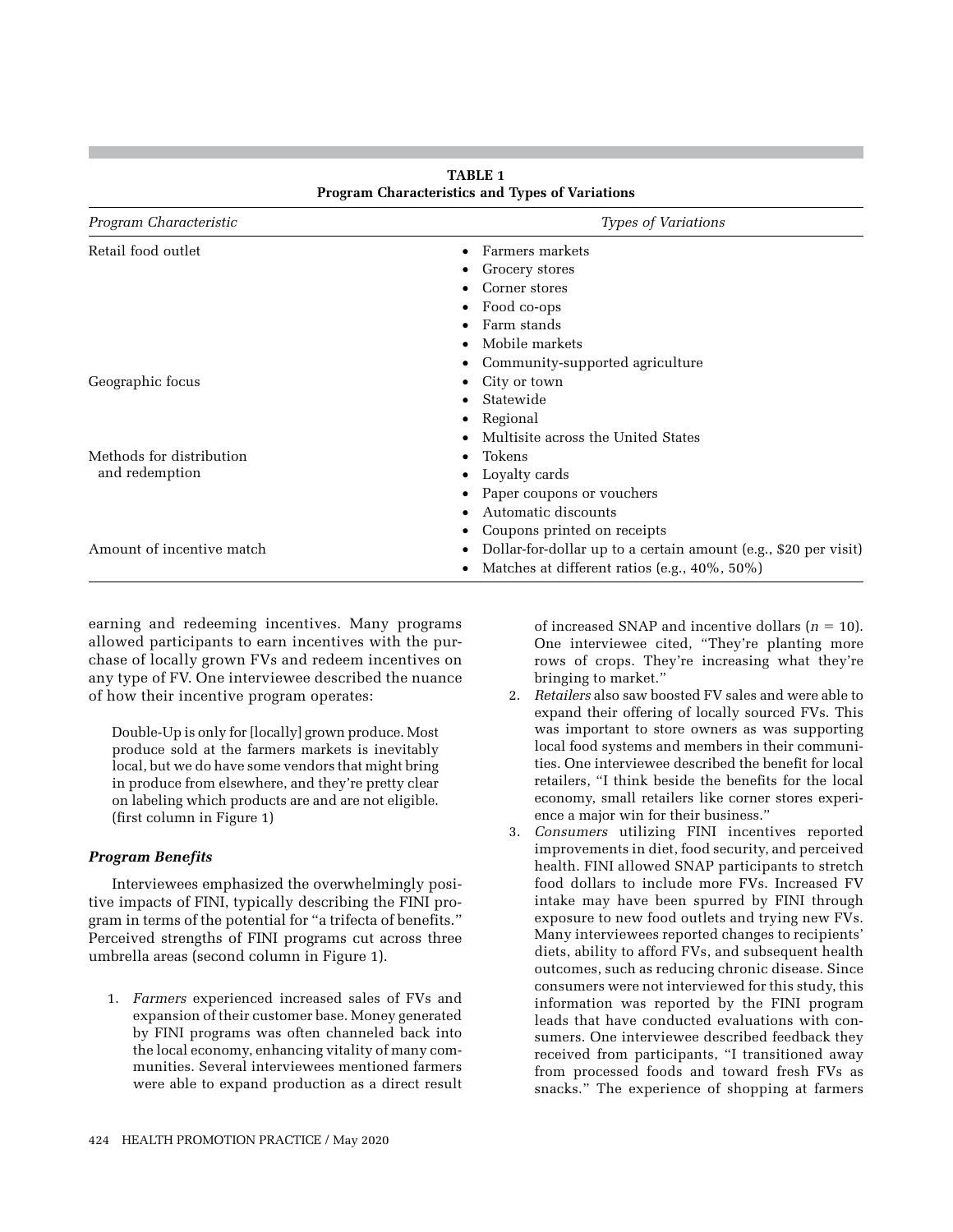markets was also reported to have positive social impact: "The sense of community they feel, interacting with neighbors and talking to growers about how the food is grown."

#### *Program Promotion and Awareness*

Interviewees reported a wide assortment of strategies for promoting their HFI programs and creating awareness and buy-in among an often "hard-to-reach" population. Some best practices for promotion of the FINI program that interviewees mentioned included on-site signage; social media; TV, radio, bus, and train ads; and billboards. For some grantees, it was often necessary to translate materials into other languages to reach diverse consumers.

Traditional advertising (e.g., signage, TV, radio) were utilized and viewed as helpful, yet many participants reported hearing about FINI through word of mouth, including via ambassadors, described as community members with firsthand experience using incentives. Some grantees recounted holding trainings for employees of partner organizations to equip them with background knowledge. Community partners also oversaw venues to promote HFI programs (e.g., food pantries). One participant described their range of promotion strategies employed, "Mass media was helpful to raise awareness in the first two years. As far as who is showing up at the market, we found the best resource is word of mouth" (third column in Figure 1).

# *Community-Based Partnerships*

Various community-based partnerships helped to advance FINI in terms of program promotion and awareness as well as facilitating program implementation. Agencies serving low-income individuals and health agencies were identified as valuable community-based partnerships that worked synergistically with FINI programs. These partners included local social service providers, which were effective given the existing relationships with the target audiences. Interviewees emphasized that ensuring case workers and other direct service staff were knowledgeable about FINI was effective in generating program awareness.

Interviewees collaborated with community partners such as food banks/pantries, schools, health care organizations, federal food assistance programs (e.g., SNAP, WIC [women, infants, and children]), nonprofits, and other social service agencies. Some SNAP agencies disseminated program information to eligible households through direct mailers, while others described barriers such as privacy and resource constraints. SNAP-Ed sometimes took a more involved

"on-the-ground" role, helping lead coordination with program sites to be equipped to offer FINI programs (e.g., setting up EBT [electronic benefit transfer]) and promotion onsite through cooking demonstrations. One interviewee described the role that SNAP-Ed plays with their program, "We are working with our SNAP-Ed agency here to get incentive information out in the hands of SNAP clients whenever they come into the community service offices. They're equipping their call centers with information about these programs as well." Conversely, there were many states with limited SNAP-Ed budgets, and thus other partners (e.g., Cooking Matters) helped fill this role (fourth column in Figure 1).

Interviewees described ways in which health departments contributed to FINI programs, sometimes as the entity that operated and led the program; alternatively, health departments sometimes served as an anchor for the program and a connector to other agencies. Health care providers (e.g., pharmacists, primary care) were also an avenue to introduce individuals to FINI programs.

#### *Technical Assistance and Peer Interactions*

Most interviewees indicated that they received TA from leaders in the area of food access (e.g., Fair Food Network, Wholesome Wave). TA was typically provided for those just starting work in HFI or "scaling up" existing programs. Specific TA received included grant application development, branding, working with various food retail outlets, implementation, and measurement/ evaluation. Existing, "ready-to-use" branded materials helped when programs were launching. One interviewee described how these tools were helpful, "The program is rolled out fast and furious. Having materials was helpful in the first year. We've [subsequently] moved away from original design, but still like the logo so there's consistency with the rest of the nation."

TA that helped promote collaboration with various food retail outlets included sharing best practices in working with food retail outlets, point-of-sale (POS) systems, and training for retail staff. TA providers also convened FINI recipients through bimonthly phone calls, webinars, a Web portal with resources, and annual convenings. Interviewees underscored the value of these peer interactions, with one interviewee citing, "The summits are extremely valuable and created a nationwide support network. I know people across the country doing this work, and we're in constant communication." A strong desire for more information sharing, from both peers and experts, was described (fifth column in Figure 1).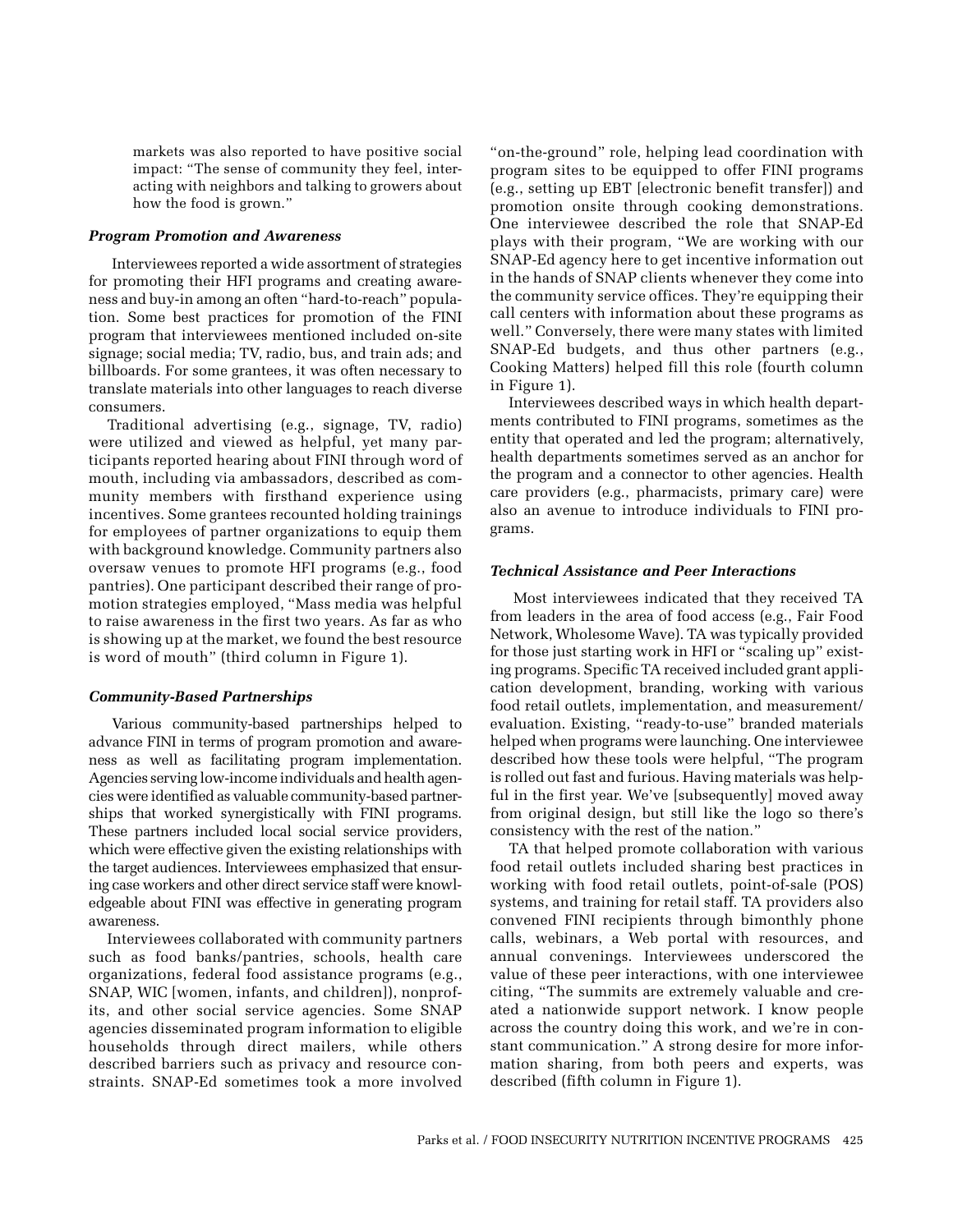#### *Measurement and Evaluation*

Across all FINI programs, the goal was to demonstrate effectiveness, reach, and process for implementation in order to translate programs to other settings and leverage resources for policy change and sustainability. Interviews revealed a range of what aspects were being assessed and rigor of evaluations. Outcomes that interviewees indicated were important to their programs included redemption rates across site types, sales and volume of FVs distributed through incentives, consumer-level outcomes (e.g., dietary patterns), impact on local economy (e.g., multiplier effect), impact on farmers and retailers, and demand for local foods. As FINI programs are implemented across the country, sharing best practices and valid and reliable measurement tools is a need that could be addressed through TA and coordination across FINI grantees. One interviewee described how they pieced together their evaluation, "Our evaluation was a little ad hoc. There are a lot of different models out there, I think one of the things that FINI helped with is streamlining and sharing techniques" (sixth column in Figure 1).

#### *Program Challenges*

HFI programs are a novel approach to promoting healthier diets among low-income consumers and are still evolving. Interviewees reported some nuanced challenges with reaching low-income populations across their geographic regions. At all location types, potential stigma against SNAP benefits and incentives being used created a hurdle that was best addressed through education and continued implementation for stakeholders to recognize multiple benefits for the community. One interviewee described the need to overcome stigma, "There's perceptions about farmers markets not being for everybody. That they're for certain demographics' income levels. So working against some of those narratives." FINI programs were also occurring in the "real world," and sites where incentives were offered were not always the primary food shopping location for lowincome populations. This also meant that some program sites had to develop new strategies for incorporating more *local* FVs, as well as managing placement, promotion, and shelf life.

Several challenges were also identified when working with various retail food outlets, including implementation, tracking, and distribution and sourcing of local FVs. One barrier commonly cited was working with existing technology and POS systems. As Table 1 describes, distribution methods included loyalty cards, coupons, or automatic discounts. If a retail outlet had an older POS system, the burden was on FINI grantees

to find technology solutions. An interviewee described this challenge, "They've changed to a different POS system, which has less flexibility. The system could not recognize an EBT customer in real time and a program had to be written to capture transactions" (seventh column in Figure 1).

## *Future Directions and Recommendations*

All interviewees provided recommendations to help improve their own specific programs, as well as increase traction and synergy between programs across the U.S. Grantees were asked to summarize messages intended for policy makers. The "trifecta of benefits" was reiterated, stressing that the multitude of positive outcomes could be tailored to interests of particular policy makers and audiences. One interviewee stressed the value of stimulating local economies, "It's important to communicate to policy makers the return on investment of FINI. There is value in keeping those dollars local, the potential for job creation and supporting your neighbor."

Most grantees mentioned sustainability of funding as an area they are actively working to address. As programs matured and, in some cases, received multiple years of FINI funding, some interviewees mentioned efforts to gain support from state legislation in order to secure dedicated funds for their HFI programs. One interviewee described transition to statelevel support, "We are trying to pass state legislation that will dedicate funds to sustain the program, and nurturing relationships with cash match partners to keep them at the table."

One key lesson learned was that broader food assistance policies (i.e., SNAP operations) tend to dovetail with HFI programs. To promote and sustain HFI programs, interviewees stressed the importance of communicating to policy makers with varying messages that may resonate with different audiences. These messages can be tailored to include benefits for farmers and food retailers, stimulating the local economy, lowincome consumers improving diet and health, and supporting local food systems. Finally, HFI programs expand access to fresh FVs for low-income families, as one interviewee described, "[Low-income families] fall into habits of crisis eating (i.e., eating the cheapest foods), which are not the healthiest. Being able to access fresh produce does result in diet and health changes" (eighth column in Figure 1).

# >**Discussion**

Previous articles described findings from individual FINI programs with a focus on specific outcomes (Baronberg et al., 2013; Cohen et al., 2018; Dimitri et al.,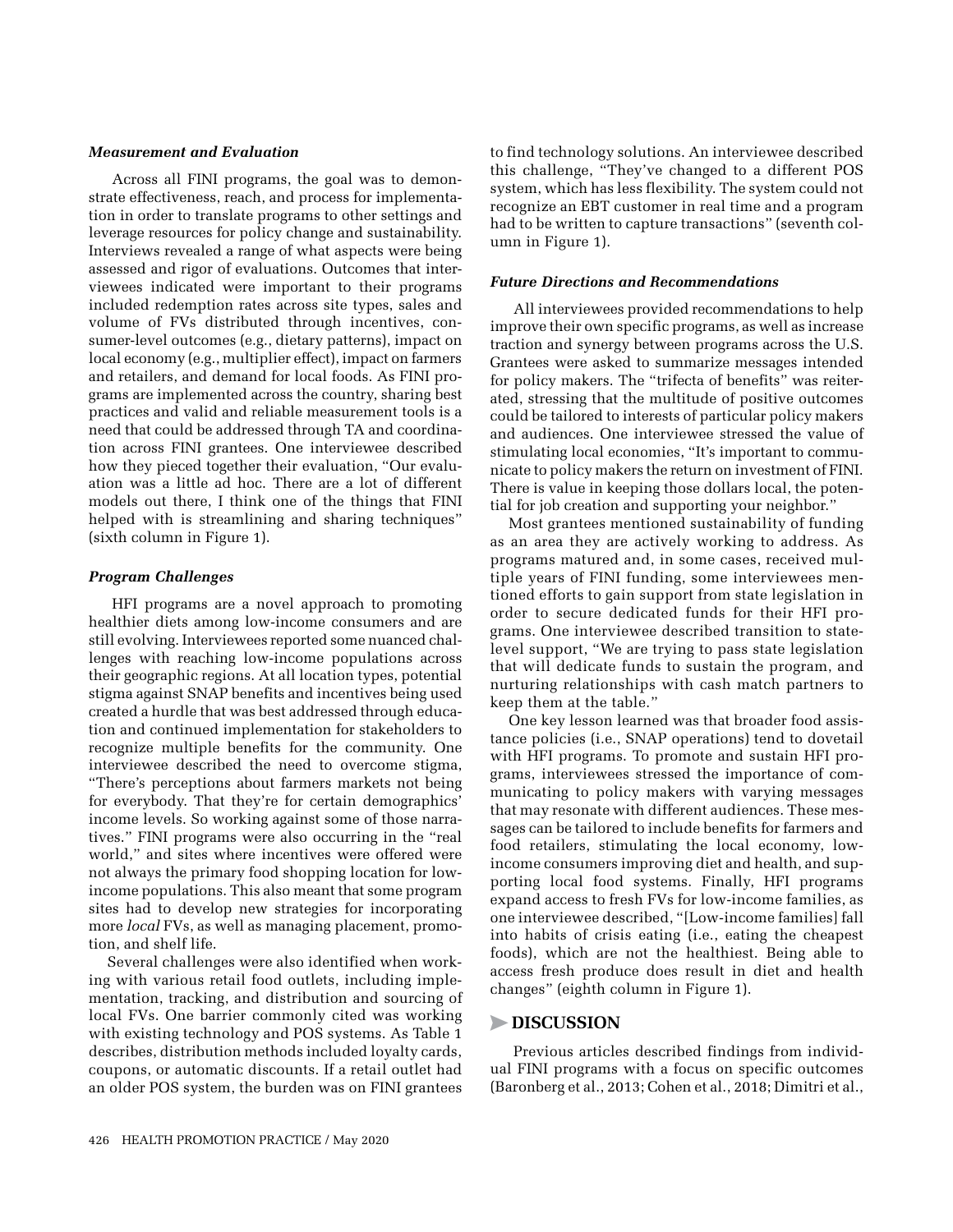2015; Freedman et al., 2014; Savoie-Roskos et al., 2016; Young, 2013). A comprehensive literature review concluded that existing evidence of HFI interventions is compromised due to small and convenience samples and results yielding limited generalizability (An, 2013). Our in-depth qualitative data characterizes FINIfunded programs from across the United States and highlights programmatic characteristics, key barriers, implementation best practices, and measurement to inform future investments. These findings helped to inform the 2018 Farm Bill (Parks et al., 2019), which was also in alignment with previous recommendations (Au, Ehrens, Burda, & Zumbrun, 2018). Discussions of these lessons learned and best practices from current and past FINI grantees also have implications for future iterations of the legislation.

Across eight major themes identified, one overarching commonality was the diversity FINI programs had in terms of scope, promotion strategies, types of partnerships, TA, measurement/evaluation, and challenges. Furthermore, the positive impacts of FINI programs consistently have broad appeal, spanning three major areas: (1) farmers experiencing increase in sales, (2) retailers noting increased FV sales and demand for locally sourced FVs, and (3) consumers reporting improvements in diet, food security, and health. The importance of tailored messaging has been identified as a best practice in health promotion when communicating with policy makers and other stakeholders and can effectively be harnessed to further promote HFI programs (Jou, Niederdeppe, Barry, & Gollust, 2014).

Along with receiving monetary incentives for FVs, SNAP participants report being eager to receive more opportunities for nutrition education (Blumenthal et al., 2014), also noted by our interviewees. Participants who receive brief, interactive nutrition education sessions are more likely to be invested in programs and achieve greater increases in FV consumption (Young, 2013). Interviewees reported several strategies employed to build program awareness, from traditional media outlets to in-person outreach. Participants typically learned about the program through word of mouth, which has been identified as an effective recruitment strategy for minority populations, yet can be nuanced and requires more time than typical media-based strategies (Yancey, Ortega, & Kumanyika, 2006). Our results also supported that word-of-mouth communication often came through partnerships with various community-based agencies (e.g., SNAP-Ed). Low-income populations are more likely to interact and follow through on information provided by trusted community institutions (Dennis, 2003).

We identified a web of TA and peer-to-peer interactions that helped to facilitate effective FINI program implementation and evaluation. Building capacity among grantees, which are often grassroots organizations, is imperative to ensure programs can maximize impact of the federal funds distributed (Flaspohler, Duffy, Wandersman, Stillman, & Maras, 2008). Our findings suggest that organization and delivery of TA should be coordinated between those with experience/expertise to allow for equitable access across grantees. Peerto-peer interactions indicate that a community of practice among HFI programs is critical for collective learning and can help with problem solving, coordination and synergy, maximization of resources, and identifying knowledge gaps (Wenger, 2011).

Interviewees reported varying degrees of rigor in evaluation, which is indicative that coordinated TA and peer-to-peer learning would be helpful. Models of shared measurement have been acclaimed as strategies that allow for complex social issues to be solved with collaborative efforts (Kania & Kramer, 2011). Perhaps through TA and coordination strides can be made toward developing a shared measurement model whereby common metrics are used across grantees. Many organizations did not necessarily have the expertise or funding to conduct comprehensive evaluations and would benefit from additional TA.

It is well recognized that food retail outlets are incorporating increasingly innovative technological solutions to improve customer experience and sales (Inman & Nikolova, 2017). HFI programs could leverage the everchanging technology in food retail, especially since mechanisms for delivery and tracking are reliant on POS systems. Innovating and working with POS systems was a challenge for FINI grantees due to limited capacity. Academic–practitioner partnerships have worked to facilitate nationwide dissemination utilizing technology at farmers markets (Freedman, Hunt, Merritt, Shon, & Pike, 2017). Perhaps FINI could implement similar models, with technology solutions in partnership with market and academic experts.

# >**Conclusions**

These findings underscore the strengths of FINI and highlight need for continued innovations in helping SNAP participants purchase and consume FVs. Our findings contribute to a greater understanding of implementation of HFI programs in a variety of settings and the variations that can exist, as well as need for increased TA and synergy between programs. Specific to FINI, these findings can inform legislative discussions for the Farm Bill. More research is needed to explore specific parameters of HFI programs in diverse populations and settings in a more purposeful way to determine specific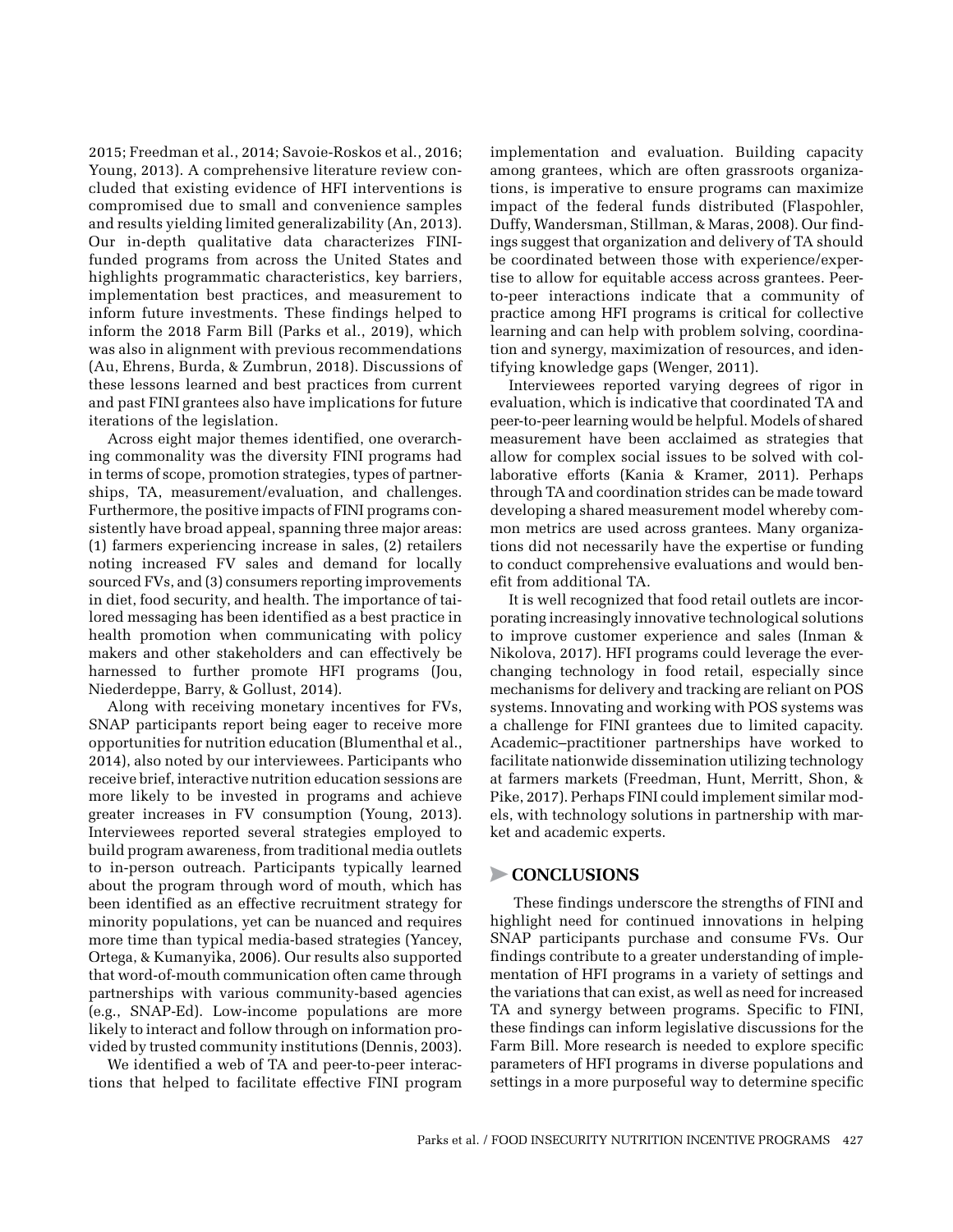impacts on public health. In a federally funded program such as FINI, grantees could be grouped in strategic ways to form natural experimentation utilizing common metrics to yield robust data.

#### **ORCID iD**

Courtney A. Parks **b** https://orcid.org/0000-0002-8989-667X

## **References**

An, R. (2013). Effectiveness of subsidies in promoting healthy food purchases and consumption: A review of field experiments. *Public Health Nutrition*, *16*, 1215-1228. [https://doi.org/10.1017/S136](https://doi.org/10.1017/S1368980012004715) [8980012004715](https://doi.org/10.1017/S1368980012004715)

Au, L. E., Ehrens, K., Burda, N., & Zumbrun, E. (2018). The Academy of Nutrition and Dietetics' Priorities in the 2018 Farm Bill. *Journal of the Academy of Nutrition and Dietetics*, *118*, 767-770. [https://](https://doi.org/10.1016/j.jand.2018.01.021) [doi.org/10.1016/j.jand.2018.01.021](https://doi.org/10.1016/j.jand.2018.01.021)

Aune, D., Giovannucci, E., Boffetta, P., Fadnes, L. T., Keum, N., Norat, T., . . . Tonstad, S. (2017). Fruit and vegetable intake and the risk of cardiovascular disease, total cancer and all-cause mortality: A systematic review and dose-response meta-analysis of prospective studies. *International Journal of Epidemiology*, *46*, 1029-1056. <https://doi.org/10.1093/ije/dyw319>

Baronberg, S., Dunn, L., Nonas, C., Dannefer, R., & Sacks, R. (2013). The impact of New York City's Health Bucks Program on electronic benefit transfer spending at farmers markets, 2006-2009. *Preventing Chronic Disease*, *10*, E163. [https://doi.](https://doi.org/10.5888/pcd10.130113) [org/10.5888/pcd10.130113](https://doi.org/10.5888/pcd10.130113)

Blumenthal, S. J., Hoffnagle, E. E., Leung, C. W., Lofink, H., Jensen, H. H., Foerster, S. B., . . . Willett, W. C. (2014). Strategies to improve the dietary quality of Supplemental Nutrition Assistance Program (SNAP) beneficiaries: An assessment of stakeholder opinions. *Public Health Nutrition*, *17*, 2824-2833. [https://doi.org/10.1017/](https://doi.org/10.1017/S1368980013002942) [S1368980013002942](https://doi.org/10.1017/S1368980013002942)

Cohen, A. J., Lachance, L. L., Richardson, C. R., Mahmoudi, E., Buxbaum, J. D., Noonan, G. K., . . . Heisler, M. (2018). "Doubling up" on produce at Detroit farmers markets: Patterns and correlates of use of a healthy food incentive. *American Journal of Preventive Medicine*, *54*, 181-189. [https://doi.org/10.1016/j.amepre.2017.10.](https://doi.org/10.1016/j.amepre.2017.10.005) [005](https://doi.org/10.1016/j.amepre.2017.10.005)

Coleman-Jensen, A., Rabbit, M., Gregory, C., & Singh, A. (2019). *Household food security in the United States in 2018, ERR-270*. Retrieved from [www.ers.usda.gov/publications/pub-details/?pub](www.ers.usda.gov/publications/pub-details/?pubid=94848) [id=94848](www.ers.usda.gov/publications/pub-details/?pubid=94848)

Dennis, C.-L. (2003). Peer support within a health care context: A concept analysis. *International Journal of Nursing Studies*, *40*, 321-332. [https://doi.org/10.1016/S0020-7489\(02\)00092-5](https://doi.org/10.1016/S0020-7489(02)00092-5)

Dimitri, C., Oberholtzer, L., Zive, M., & Sandolo, C. (2015). Enhancing food security of low-income consumers: An investigation of financial incentives for use at farmers markets. *Food Policy*, *52*, 64-70.<https://doi.org/10.1016/j.foodpol.2014.06.002>

Flaspohler, P., Duffy, J., Wandersman, A., Stillman, L., & Maras, M. A. (2008). Unpacking prevention capacity: An intersection of research-to-practice models and community-centered models. *American Journal of Community Psychology*, *41*, 182-196. [https://](https://doi.org/10.1007/s10464-008-9162-3) [doi.org/10.1007/s10464-008-9162-3](https://doi.org/10.1007/s10464-008-9162-3)

Freedman, D. A., Hunt, A. R., Merritt, K., Shon, E.-J., & Pike, S. N. (2017). Dissemination of technology to evaluate healthy food incentive programs. *American Journal of Preventive Medicine*, *52*(3 Suppl. 3), S309-S314.<https://doi.org/10.1016/j.amepre.2016.08.036>

Freedman, D. A., Mattison-Faye, A., Alia, K., Guest, M. A., & Hébert, J. R. (2014). Peer reviewed: Comparing farmers' market revenue trends before and after the implementation of a monetary incentive for recipients of food assistance. *Preventing Chronic Disease*, *11*, E87.

French, S. A., Rydell, S. A., Mitchell, N. R., Oakes, J. M., Elbel, B., & Harnack, L. (2017). Financial incentives and purchase restrictions in a food benefit program affect the types of foods and beverages purchased: Results from a randomized trial. *International Journal of Behavioral Nutrition and Physical Activity*, *14*(1), 127. <https://doi.org/10.1186/s12966-017-0585-9>

Golden, S. D., & Earp, J. A. L. (2012). Social ecological approaches to individuals and their contexts: Twenty years of *Health Education & Behavior* health promotion interventions. *Health Education & Behavior*, *39*, 364-372.<https://doi.org/10.1177/1090198111418634>

Gundersen, C., & Ziliak, J. P. (2015). Food insecurity and health outcomes. *Health Affairs*, *34*, 1830-1839. [https://doi.org/10.1377/](https://doi.org/10.1377/hlthaff.2015.0645) [hlthaff.2015.0645](https://doi.org/10.1377/hlthaff.2015.0645)

Inman, J. J., & Nikolova, H. (2017). Shopper-facing retail technology: A retailer adoption decision framework incorporating shopper attitudes and privacy concerns. *Journal of Retailing*, *93*, 7-28. <https://doi.org/10.1016/j.jretai.2016.12.006>

Jou, J., Niederdeppe, J., Barry, C. L., & Gollust, S. E. (2014). Strategic messaging to promote taxation of sugar-sweetened beverages: Lessons from recent political campaigns. *American Journal of Public Health*, *104*, 847-853.<https://doi.org/10.2105/AJPH.2013.301679>

Kania, J., & Kramer, M. (2011). Collective impact. *Stanford Social Innovation Review*, *1*(9), 36-41.

Leung, C. W., Ding, E. L., Catalano, P. J., Villamor, E., Rimm, E. B., & Willett, W. C. (2012). Dietary intake and dietary quality of lowincome adults in the Supplemental Nutrition Assistance Program. *American Journal of Clinical Nutrition*, *96*, 977-988. [https://doi.](https://doi.org/10.3945/ajcn.112.040014) [org/10.3945/ajcn.112.040014](https://doi.org/10.3945/ajcn.112.040014)

Mokdad, A. H., Ballestros, K., Echko, M., Glenn, S., Olsen, H. E., Mullany, E., . . . Murray, C. J. L. (2018). The State of US Health, 1990-2016: Burden of diseases, injuries, and risk factors among US states. *JAMA Journal of the American Medical Association*, *319*, 1444-1472. <https://doi.org/10.1001/jama.2018.0158>

Moore, L. V., Dodd, K. W., Thompson, F. E., Grimm, K. A., Kim, S. A., & Scanlon, K. S. (2015). Using behavioral risk factor surveillance system data to estimate the percentage of the population meeting US Department of Agriculture Food Patterns Fruit and Vegetable Intake Recommendations. *American Journal of Epidemiology*, *181*, 979-988.<https://doi.org/10.1093/aje/kwu461>

Olsho, L. E., Klerman, J. A., Wilde, P. E., & Bartlett, S. (2016). Financial incentives increase fruit and vegetable intake among Supplemental Nutrition Assistance Program participants: A randomized controlled trial of the USDA healthy incentives pilot. *American Journal of Clinical Nutrition*, *104*, 423-435. [https://doi.](https://doi.org/10.3945/ajcn.115.129320) [org/10.3945/ajcn.115.129320](https://doi.org/10.3945/ajcn.115.129320)

Parks, C. A., Stern, K. L., Fricke, H. E., Clausen, W., Fox, T. A., & Yaroch, A. L. (2019). Food Insecurity Nutrition Incentive Grant Program: Implications for the 2018 Farm Bill and Future Directions.